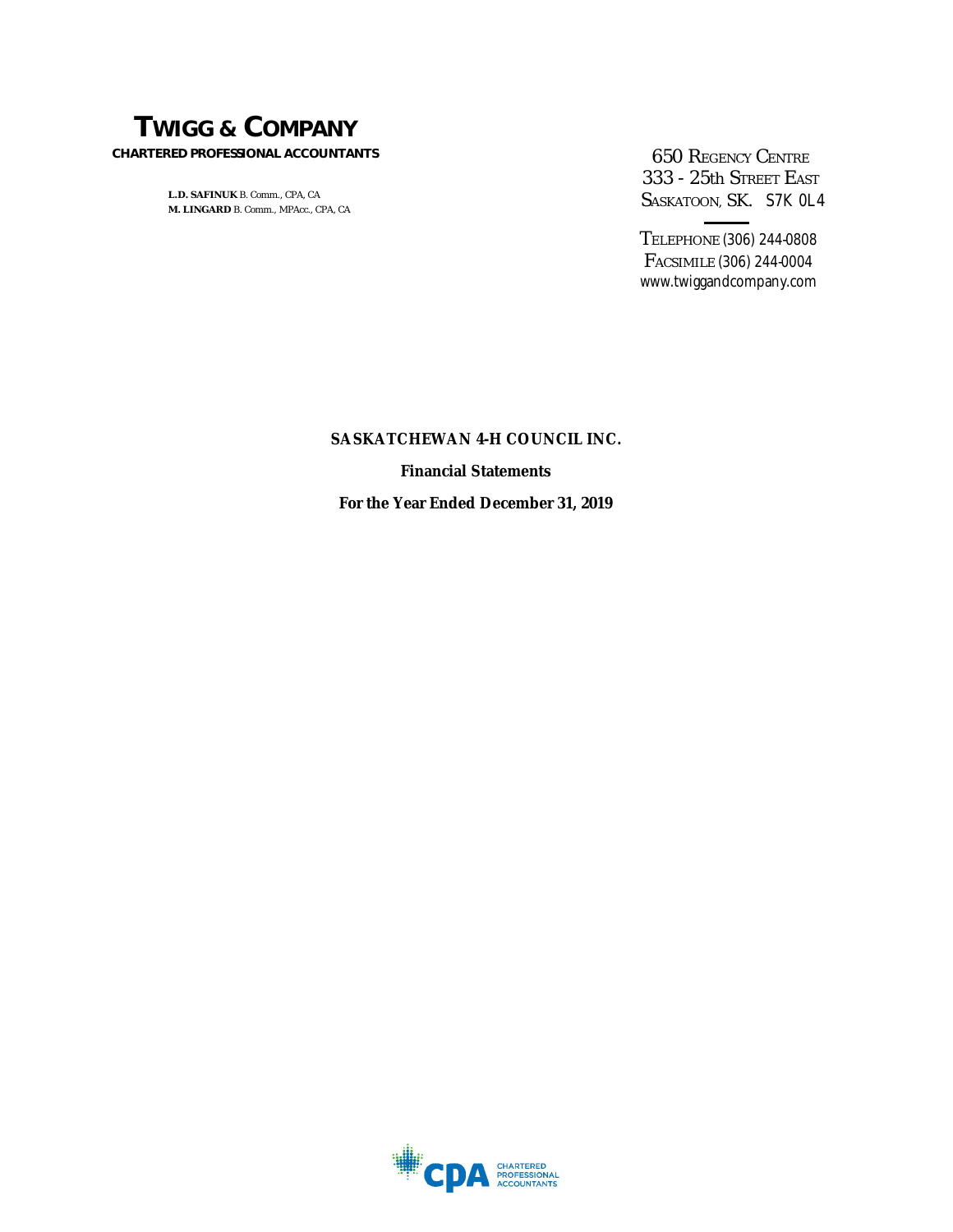**CHARTERED PROFESSIONAL ACCOUNTANTS**

**L.D. SAFINUK** *B. Comm., CPA, CA* **M. LINGARD** *B. Comm., MPAcc., CPA, CA*

 650 REGENCY CENTRE 333 - 25th STREET EAST SASKATOON, SK. S7K 0L4

TELEPHONE (306) 244-0808 FACSIMILE (306) 244-0004 www.twiggandcompany.com

## **INDEPENDENT AUDITOR'S REPORT**

To the Members of Saskatchewan 4-H Council Inc.

*Opinion*

We have audited the financial statements of Saskatchewan 4-H Council Inc. (the Council), which comprise the statement of financial position as at December 31, 2019, and the statements of revenues and expenditures, changes in net assets and cash flows for the year then ended, and notes to the financial statements, including a summary of significant accounting policies.

In our opinion, the accompanying financial statements present fairly, in all material respects, the financial position of the Council as at December 31, 2019, and the results of its operations and cash flows for the year then ended in accordance with Canadian accounting standards for not-for-profit organizations (ASNPO).

### *Basis for Opinion*

We conducted our audit in accordance with Canadian generally accepted auditing standards. Our responsibilities under those standards are further described in the *Auditor's Responsibilities for the Audit of the Financial Statements* section of our report. We are independent of the Council in accordance with ethical requirements that are relevant to our audit of the financial statements in Canada, and we have fulfilled our other ethical responsibilities in accordance with these requirements. We believe that the audit evidence we have obtained is sufficient and appropriate to provide a basis for our opinion.

*Responsibilities of Management and Those Charged with Governance for the Financial Statements*

Management is responsible for the preparation and fair presentation of the financial statements in accordance with Canadian accounting standards for not-for-profit organizations, and for such internal control as management determines is necessary to enable the preparation of financial statements that are free from material misstatement, whether due to fraud or error.

In preparing the financial statements, management is responsible for assessing the Council's ability to continue as a going concern, disclosing, as applicable, matters related to going concern and using the going concern basis of accounting unless management either intends to liquidate the Council or to cease operations, or has no realistic alternative but to do so.



*(continues)*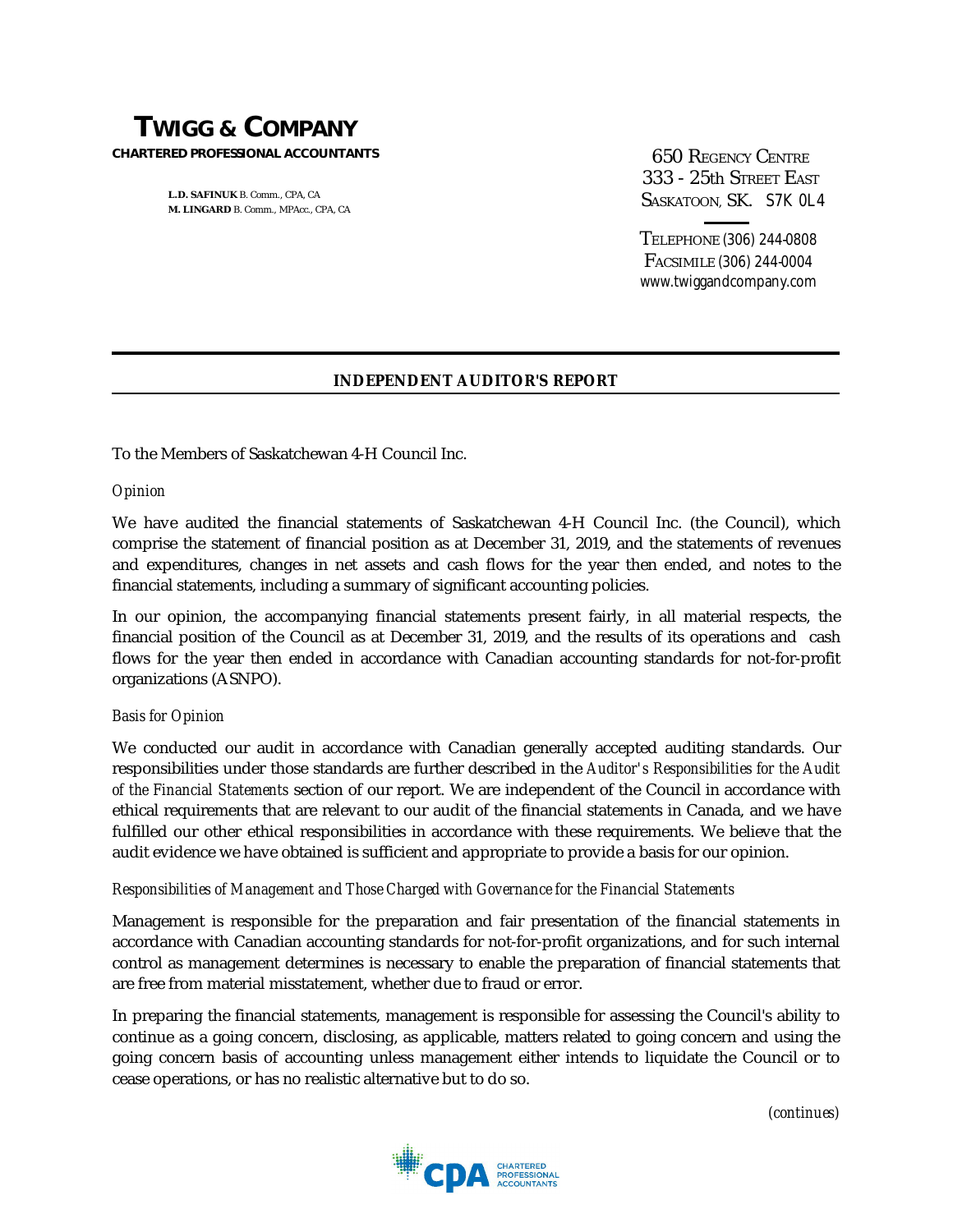**CHARTERED PROFESSIONAL ACCOUNTANTS**

**L.D. SAFINUK** *B. Comm., CPA, CA* **M. LINGARD** *B. Comm., MPAcc., CPA, CA*

 650 REGENCY CENTRE 333 - 25th STREET EAST SASKATOON, SK. S7K 0L4

TELEPHONE (306) 244-0808 FACSIMILE (306) 244-0004 www.twiggandcompany.com

Independent Auditor's Report to the Members of Saskatchewan 4-H Council Inc. *(continued)*

Those charged with governance are responsible for overseeing the Council's financial reporting process.

*Auditor's Responsibilities for the Audit of the Financial Statements*

Our objectives are to obtain reasonable assurance about whether the financial statements as a whole are free from material misstatement, whether due to fraud or error, and to issue an auditor's report that includes our opinion. Reasonable assurance is a high level of assurance, but is not a guarantee that an audit conducted in accordance with Canadian generally accepted auditing standards will always detect a material misstatement when it exists. Misstatements can arise from fraud or error and are considered material if, individually or in the aggregate, they could reasonably be expected to influence the economic decisions of users taken on the basis of these financial statements.

As part of an audit in accordance with Canadian generally accepted auditing standards, we exercise professional judgment and maintain professional skepticism throughout the audit. We also:

- Identify and assess the risks of material misstatement of the financial statements, whether due to fraud or error, design and perform audit procedures responsive to those risks, and obtain audit evidence that is sufficient and appropriate to provide a basis for our opinion. The risk of not detecting a material misstatement resulting from fraud is higher than for one resulting from error, as fraud may involve collusion, forgery, intentional omissions, misrepresentations, or the override of internal control.
- Obtain an understanding of internal control relevant to the audit in order to design audit procedures that are appropriate in the circumstances, but not for the purpose of expressing an opinion on the effectiveness of the Council's internal control.
- Evaluate the appropriateness of accounting policies used and the reasonableness of accounting estimates and related disclosures made by management.
- Conclude on the appropriateness of management's use of the going concern basis of accounting and, based on the audit evidence obtained, whether a material uncertainty exists related to events or conditions that may cast significant doubt on the Council's ability to continue as a going concern. If we conclude that a material uncertainty exists, we are required to draw attention in our auditor's report to the related disclosures in the financial statements or, if such disclosures are inadequate, to modify our opinion. Our conclusions are based on the audit evidence obtained up to the date of our auditor's report. However, future events or conditions may cause the Council to cease to continue as a going concern.
- Evaluate the overall presentation, structure and content of the financial statements, including the disclosures, and whether the financial statements represent the underlying transactions and events in a manner that achieves fair presentation.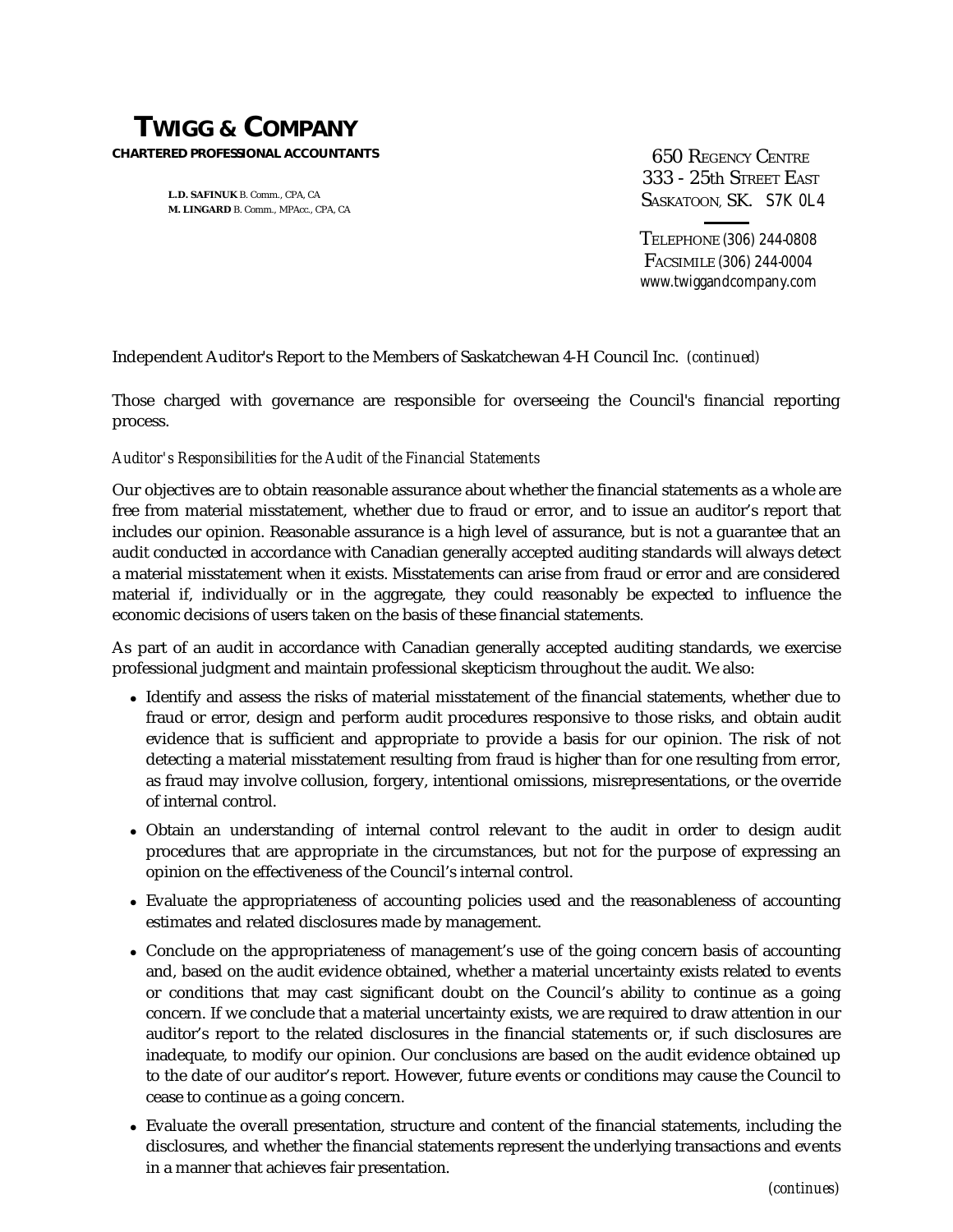**CHARTERED PROFESSIONAL ACCOUNTANTS**

**L.D. SAFINUK** *B. Comm., CPA, CA* **M. LINGARD** *B. Comm., MPAcc., CPA, CA*

 650 REGENCY CENTRE 333 - 25th STREET EAST SASKATOON, SK. S7K 0L4

TELEPHONE (306) 244-0808 FACSIMILE (306) 244-0004 www.twiggandcompany.com

Independent Auditor's Report to the Members of Saskatchewan 4-H Council Inc. *(continued)*

We communicate with those charged with governance regarding, among other matters, the planned scope and timing of the audit and significant audit findings, including any significant deficiencies in internal control that we identify during our audit.

Juigg & Company

**February 25, 2020**

**Saskatoon, Saskatchewan Chartered Professional Accountants**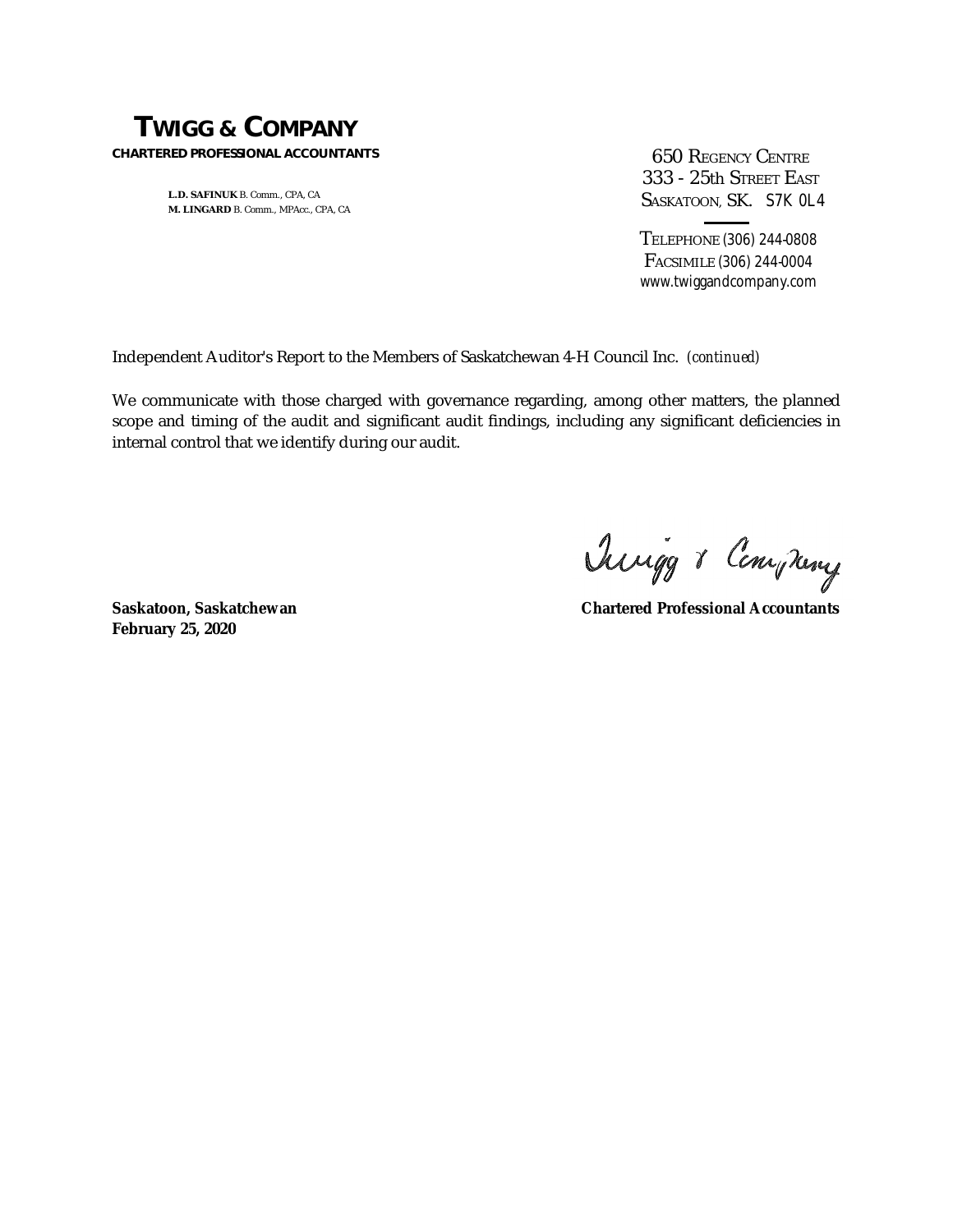## **Statement of Financial Position**

**As at December 31, 2019**

|                                                   |      | 2019    | 2018            |
|---------------------------------------------------|------|---------|-----------------|
| <b>ASSETS</b>                                     |      |         |                 |
| <b>CURRENT</b>                                    |      |         |                 |
| Cash                                              | \$   | 356,850 | \$<br>412,865   |
| Short-term investments (Note 3)                   |      | 110,592 | 153,274         |
| Accounts receivable                               |      | 19,633  | 9,179           |
| Grants receivable (Note 4)                        |      | 91,820  | 102,861         |
| Inventory (Note 5)                                |      | 78,610  | 95,587          |
| Prepaid expenses                                  |      | 18,634  | 9,933           |
| Due from related party (Note 6)                   |      | 61,010  | 49,400          |
|                                                   |      | 737,149 | 833,099         |
| LONG-TERM INVESTMENTS (Note 3)                    |      | 205,288 | 154,178         |
| TANGIBLE CAPITAL ASSETS (Note 7)                  |      | 6,625   | 14,807          |
|                                                   | $\,$ | 949,062 | \$<br>1,002,084 |
|                                                   |      |         |                 |
| <b>LIABILITIES</b>                                |      |         |                 |
| <b>CURRENT</b>                                    |      |         |                 |
| Accounts payable and accrued liabilities (Note 8) | \$   | 76,470  | \$<br>67,752    |
| Deferred revenue (Note 9)                         |      | 200,951 | 196,891         |
|                                                   |      | 277,421 | 264,643         |
| <b>NET ASSETS</b>                                 |      |         |                 |
| <b>UNRESTRICTED</b>                               |      | 251,530 | 325,758         |
| <b>INTERNALLY RESTRICTED (Note 11)</b>            |      | 420,111 | 411,683         |
|                                                   |      |         |                 |
|                                                   |      | 671,641 | 737,441         |
|                                                   | \$   | 949,062 | \$<br>1,002,084 |

## **APPROVED BY THE BOARD**

\_\_\_\_\_\_\_\_\_\_\_\_\_\_\_\_\_\_\_\_\_\_\_\_\_\_\_\_\_ *Director*

\_\_\_\_\_\_\_\_\_\_\_\_\_\_\_\_\_\_\_\_\_\_\_\_\_\_\_\_\_ *Director*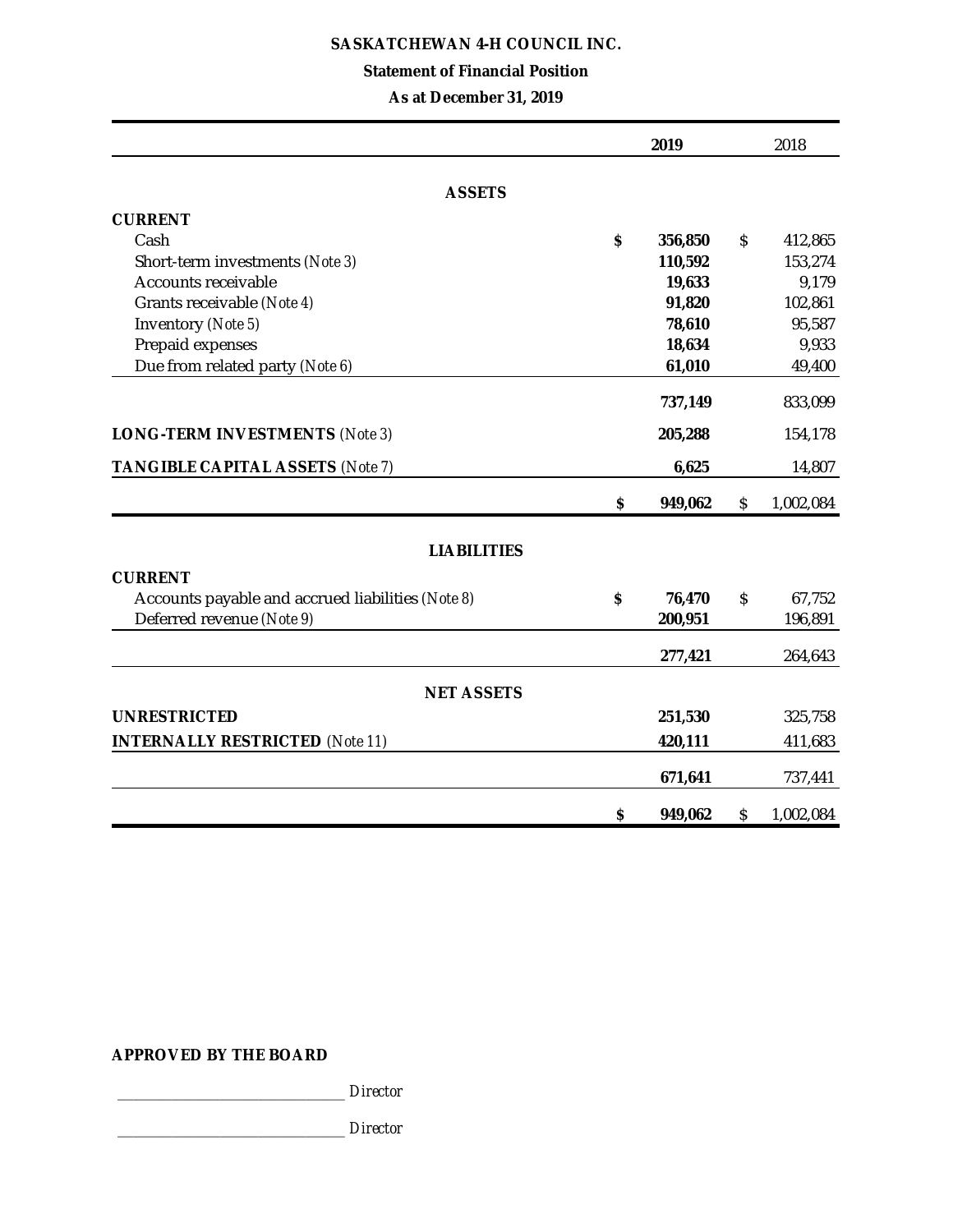## **Statement of Revenues and Expenditures**

|                                                  | 2019            | 2018            |
|--------------------------------------------------|-----------------|-----------------|
|                                                  |                 |                 |
| REVENUE (Schedule 1)                             |                 |                 |
| Government funding                               | \$<br>319,353   | \$<br>333,189   |
| Membership dues and registration fees            | 299,661         | 292,777         |
| Saskatchewan 4-H Foundation (Note 6)             | 131,507         | 103,888         |
| Scholarship and awards                           | 158,099         | 72,471          |
| In-kind donations                                | 53,000          | 60,891          |
| Provincial programs                              | 46,196          | 46,714          |
| Provincial lottery                               | 65,790          | 37,000          |
| <b>Promotional sales</b>                         | 26,319          | 29,896          |
| Saskatchewan Lotteries Trust Fund                | 27,383          | 26,585          |
| Other                                            | 12,041          | 9,475           |
|                                                  | 1,139,349       | 1,012,886       |
| <b>EXPENSES</b> (Schedule 2)                     |                 |                 |
| Administrative                                   | 531,153         | 455,967         |
| Provincial, regional, district and club level    | 407,597         | 363,182         |
| <b>Board and Council business</b>                | 128,468         | 104,055         |
| Development and marketing                        | 93,393          | 90,165          |
| Supplies                                         | 34,940          | 35,188          |
| Amortization of capital assets                   | 9,598           | 9,545           |
|                                                  | 1,205,149       | 1,058,102       |
| DEFICIENCY OF REVENUE OVER EXPENSES FOR THE YEAR | \$<br>(65, 800) | \$<br>(45, 216) |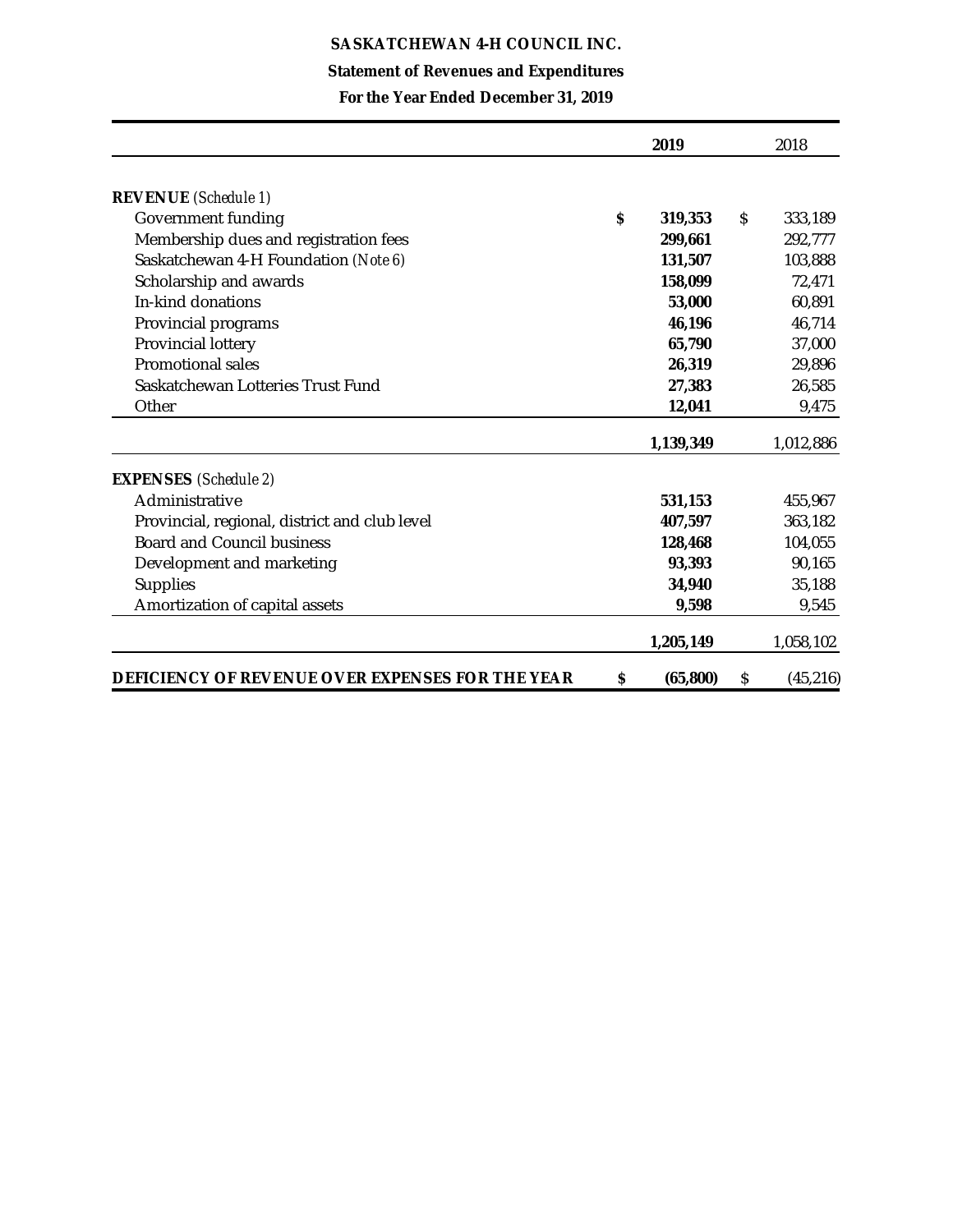**Statement of Changes in Net Assets**

|                                                                              | Unrestricted |      | Internally<br>Restricted | 2019                     | 2018      |
|------------------------------------------------------------------------------|--------------|------|--------------------------|--------------------------|-----------|
| NET ASSETS - BEGINNING OF YEAR \$<br>Deficiency of revenue over expenses for | 325,758      | - \$ | 411.683 \$               | 737.441<br>-S            | 782,657   |
| the year                                                                     | (65,800)     |      |                          | (65,800)                 | (45, 216) |
| Transfers (Note 11)                                                          | (8, 428)     |      | 8,428                    | $\overline{\phantom{a}}$ |           |
| NET ASSETS - END OF YEAR                                                     | 251,530      | -\$  | 420.111 \$               | 671.641<br>-S            | 737,441   |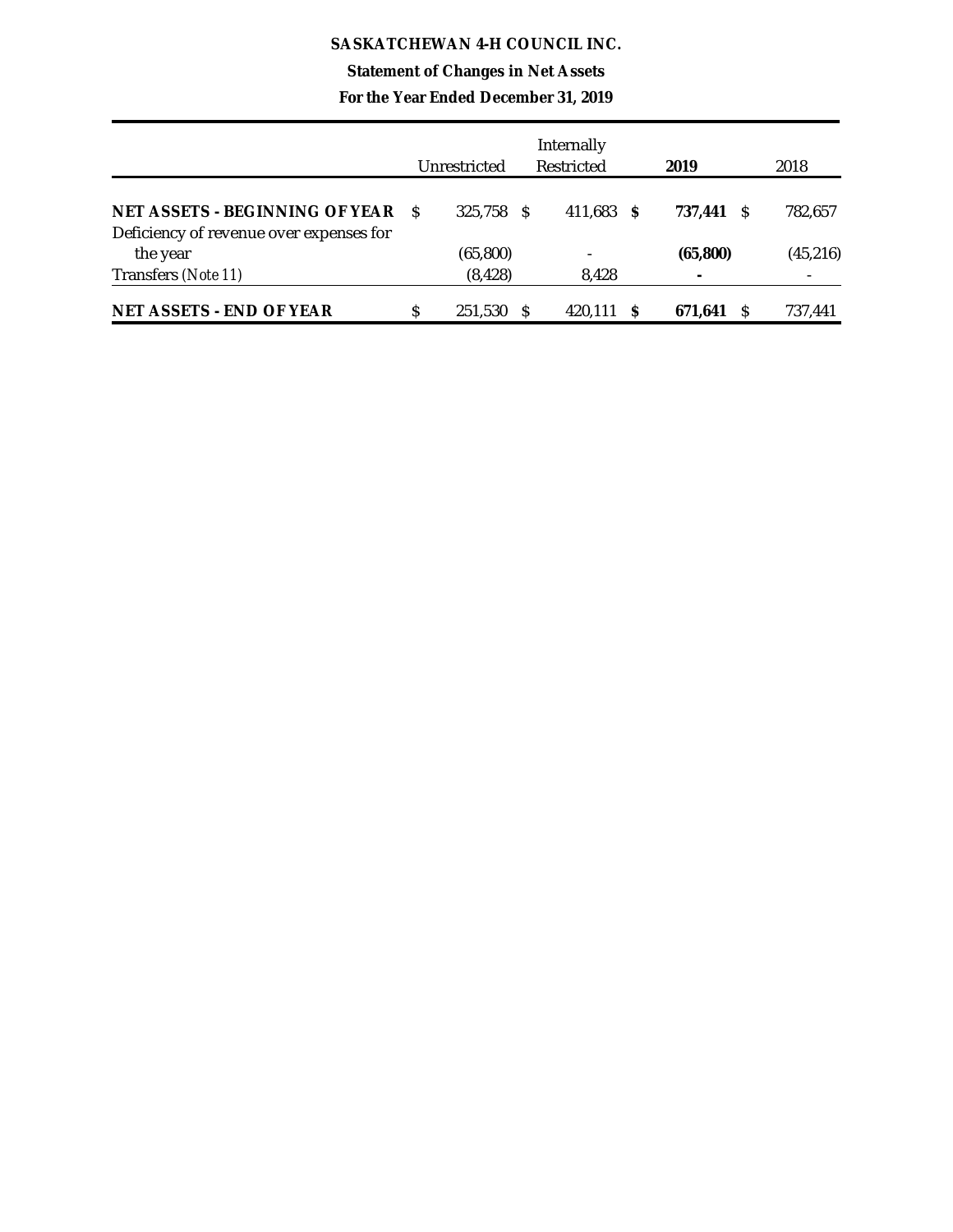#### **Statement of Cash Flows**

|                                                                                 | 2019           | 2018            |
|---------------------------------------------------------------------------------|----------------|-----------------|
|                                                                                 |                |                 |
| <b>OPERATING ACTIVITIES</b><br>Deficiency of revenue over expenses for the year | \$<br>(65,800) | \$<br>(45, 216) |
| Item not affecting cash:                                                        |                |                 |
| Amortization of tangible capital assets                                         | 9,598          | 9,545           |
|                                                                                 | (56, 202)      | (35, 671)       |
| Changes in non-cash working capital:                                            |                |                 |
| Accounts receivable                                                             | (10, 454)      | 12,232          |
| Grants receivable                                                               | 11,041         | (89, 156)       |
| Inventory                                                                       | 16,977         | 3,300           |
| Prepaid expenses                                                                | (8,701)        | 30              |
| Due from related party                                                          | (11,610)       | 16,230          |
| Accounts payable and accrued liabilities                                        | 8,717          | (14, 198)       |
| Deferred revenue                                                                | 4,060          | 9,532           |
| Deferred contributions                                                          |                | (96, 830)       |
|                                                                                 | 10,030         | (158, 860)      |
| Cash flow used by operating activities                                          | (46, 172)      | (194, 531)      |
| <b>INVESTING ACTIVITIES</b>                                                     |                |                 |
| Purchase of tangible capital assets                                             | (1, 415)       | (8,099)         |
| Purchase of investments                                                         | (8, 428)       | (5, 397)        |
| Cash flow used by investing activities                                          | (9,843)        | (13, 496)       |
| DECREASE IN CASH FLOW                                                           | (56, 015)      | (208, 027)      |
| CASH AND CASH EQUIVALENTS - BEGINNING OF YEAR                                   | 412,865        | 620,892         |
| CASH AND CASH EQUIVALENTS - END OF YEAR                                         | \$<br>356,850  | \$<br>412,865   |
| CASH AND CASH EQUIVALENTS CONSIST OF:                                           |                |                 |
| Cash                                                                            | \$<br>356,850  | \$<br>412,865   |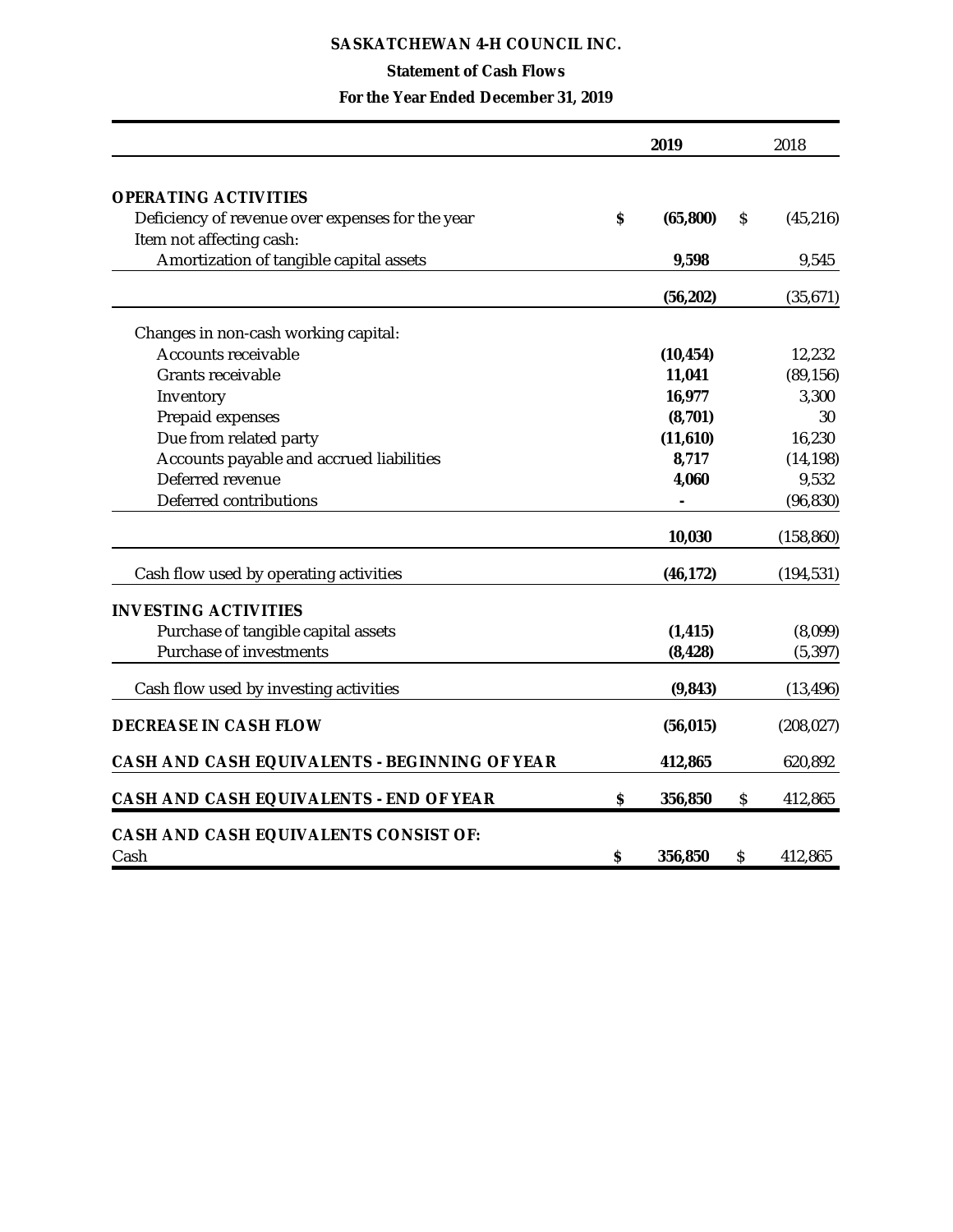### **1. THE ORGANIZATION**

Saskatchewan 4-H Council Inc. (the "Council") was incorporated under the laws of the Province of Saskatchewan on March 6, 1979. Its main activity is to provide programs and services to 4-H members and leaders at the club, district, regional and provincial levels. The Council is a projectbased youth organization devoted to strengthening the skills of responsible citizens. The Council focuses on the growth and development of its members, leaders, volunteers, and staff through its motto: "Learn to do by doing". The Council is registered provincially with the Corporations Branch as an incorporated not-for-profit-organization

## **2. SIGNIFICANT ACCOUNTING POLICIES**

The financial statements were prepared in accordance with Canadian accounting standards for not-for-profit organizations in Part III of the *CPA Handbook* and include the following significant accounting policies:

### **Revenue recognition**

Saskatchewan 4-H Council Inc. follows the deferral method of accounting for contributions. Restricted contributions are recognized as revenue in the year in which the related expenses are incurred or restrictions met. Unspent amounts are included in deferred contributions. Unrestricted contributions are recognized as revenue when received or receivable if the amount to be received can be reasonably estimated and collection is reasonably assured.

Other revenues are recognized in the year they are earned provided the amount to be received can be reasonably estimated and collection is reasonably assured.

The Council's membership year runs from September through August. Membership and club fees reported for the year ended December 31, 2019 are consequently comprised of both fees received for the 2018-2019 membership year (67%) and fees received for the 2019-2020 membership year (33%).

### **Inventory**

The inventory of store items and cookbooks is recorded at the lower of cost and net realizable value. Club manuals and promotional inventory is recorded at the lower of cost and current replacement cost.

*(continues)*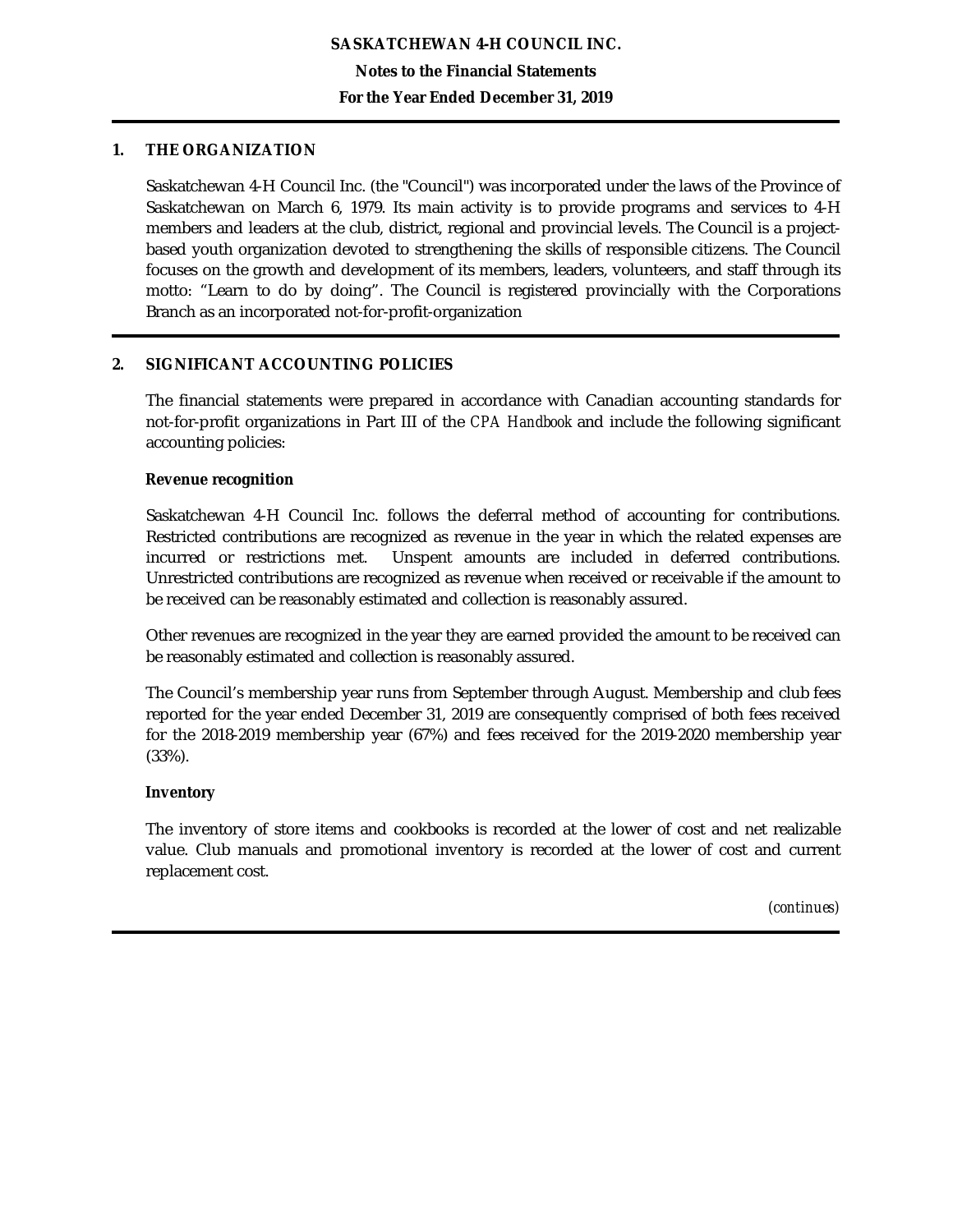## **2. SIGNIFICANT ACCOUNTING POLICIES** *(continued)*

#### **Financial instruments**

The Council initially measures its financial assets and financial liabilities at fair value. It subsequently measures all its financial assets and financial liabilities at amortized cost, except for investments in equity instruments that are quoted in an active market, which are measured at fair value. Changes in fair value are recognized in the statements of operations in the period incurred.

Financial assets subsequently measured at amortized cost include cash, accounts receivable, and grants receivable. Financial liabilities subsequently measured at amortized cost include accounts payable and accrued liabilities. The fair value of the cash, accounts receivable, grant receivable and accounts payable and accrued liabilities approximates their carrying value due to their short-term nature.

#### **Short-term investments**

Short-term investments are classified as available-for-sale and are recorded at market value.

#### **Cash and cash equivalents**

Cash and cash equivalents consist of balances with banks and short-term investments with maturities of three months or less.

#### **Contributions in-kind**

Contributions in-kind are recorded at fair value for goods or services used in the normal course of operations that would otherwise have been purchased. During the year the Council received inkind contributions of facilities valued at \$53,000 (2018 - \$53,000) and supplies valued at \$NIL (2018 - \$7,891).

### **Use of estimates**

The preparation of financial statements in accordance with Canadian accounting standards for not-for-profit organizations requires management to make estimates and assumptions that affect the reported amount of assets and liabilities, any disclosure of contingent assets and liabilities at the date of the financial statements, and the reported amount of revenue and expenses during the reporting period. These estimates are reviewed periodically and as adjustments become necessary, they are reported in earnings in the period in which they become known.

Significant estimates include, but are not limited to, the valuation of inventory, the useful lives of tangible capital assets, the valuation of deferred contributions and revenue, and accruals for certain revenues and expenses.

#### **Income taxes**

The Council qualifies as a tax exempt organization under section 149 of the *Income Tax Act*.

*(continues)*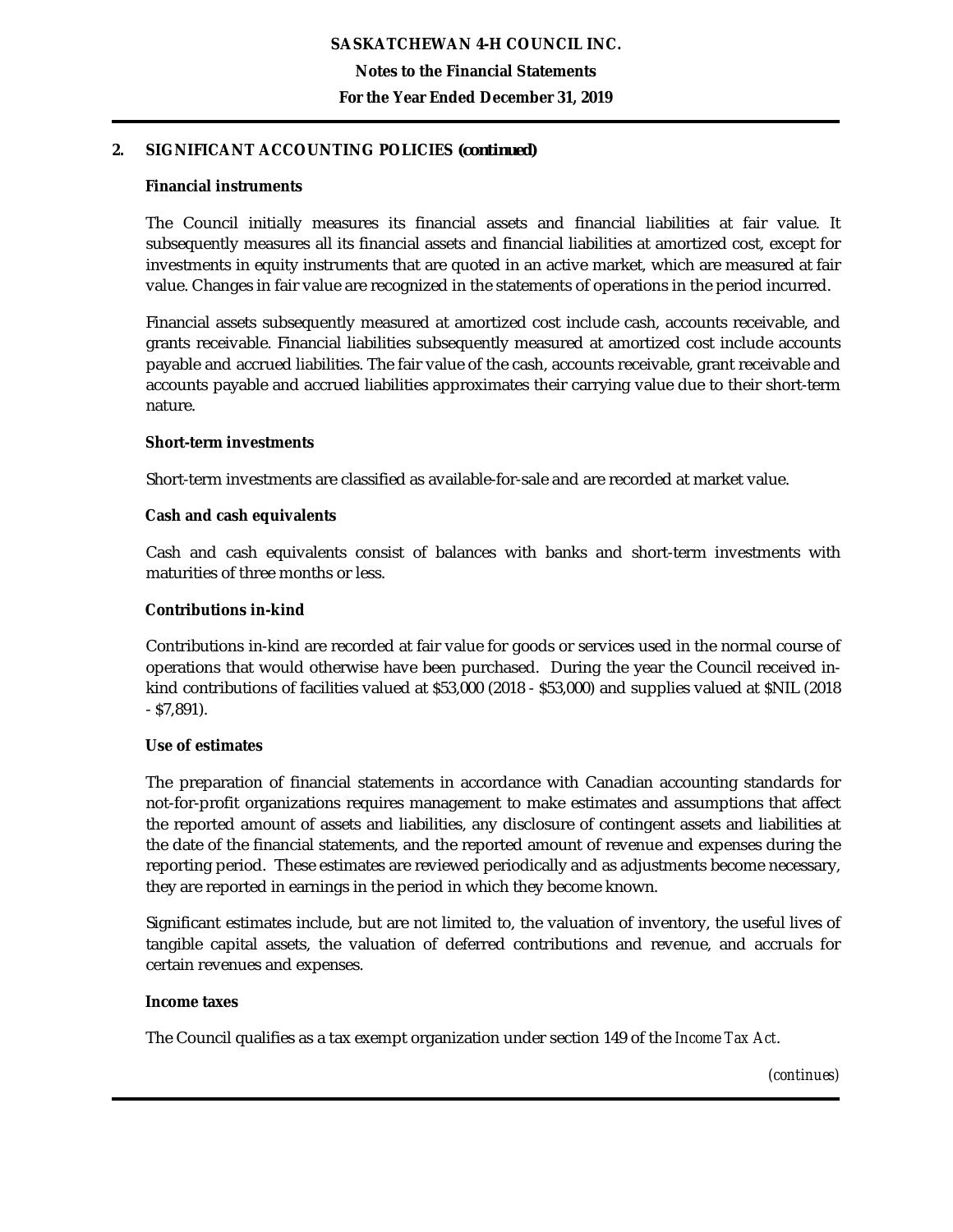## **2. SIGNIFICANT ACCOUNTING POLICIES** *(continued)*

**Allocated expenditures**

The Council allocates its salary expense between administrative expenditures and provincial, regional, district and club level expenditures. Salaries paid to the provincial office staff are allocated to the administrative expenditures and salaries paid to the regional specialists are allocated to the provincial, regional, district and club level expenditures.

### **Tangible capital assets**

Tangible capital assets are initially recorded at cost. Amortization is provided at rates intended to amortize the cost over their estimated useful lives as follows:

| Computer equipment and software | 3 years straight-line method |
|---------------------------------|------------------------------|
| Office furniture and equipment  | 5 years straight-line method |
| Marketing tools                 | 5 years straight-line method |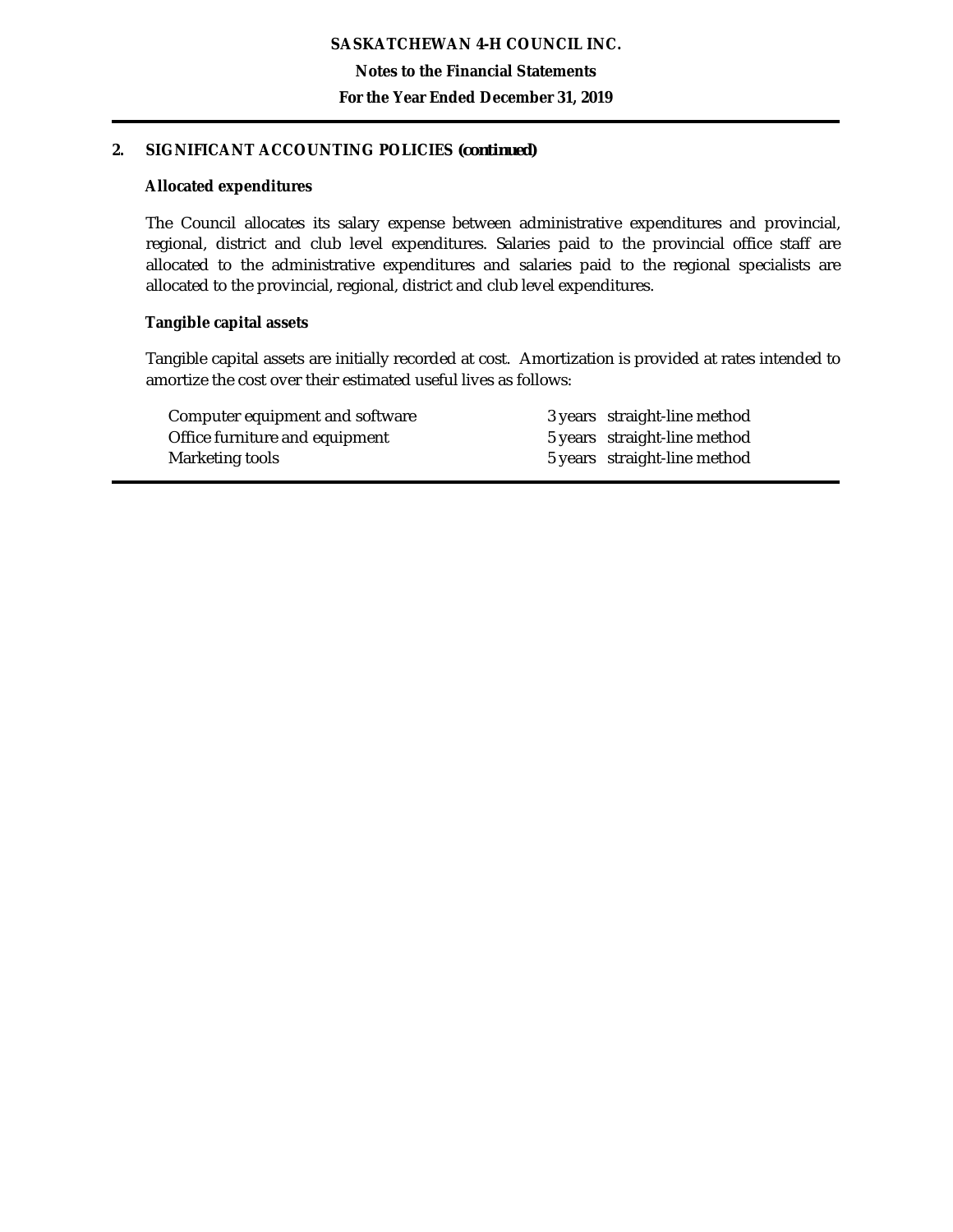### **Notes to the Financial Statements**

**For the Year Ended December 31, 2019**

## **3. INVESTMENTS**

|                                                       | 2019         | 2018    |
|-------------------------------------------------------|--------------|---------|
| Guaranteed investment certificate bearing interest at |              |         |
| 3.12%, maturing December 18, 2020                     | \$<br>53,342 | \$      |
| Guaranteed investment certificate bearing interest at |              |         |
| 2.85%, maturing June 29, 2020                         | 52,167       |         |
| Guaranteed investment certificate bearing interest at |              |         |
| 2.12%, maturing June 15, 2020                         | 5,083        |         |
| Guaranteed investment certificate bearing interest at |              |         |
| 2.51%, maturing December 11, 2019                     |              | 102,649 |
| Guaranteed investment certificate bearing interest at |              |         |
| 2.50%, maturing June 28, 2019                         |              | 50,625  |
| Total short-term investments                          | 110,592      | 153,274 |
|                                                       |              |         |
| Guaranteed investment certificate bearing interest at |              |         |
| 3.20%, maturing December 20, 2021                     | 53,384       |         |
| Guaranteed investment certificate bearing interest at |              |         |
| 2.20%, maturing July 5, 2021                          | 51,806       |         |
| Guaranteed investment certificate bearing interest at |              |         |
| 2.42%, maturing December 18, 2023                     | 50,049       |         |
| Guaranteed investment certificate bearing interest at |              |         |
| 2.41%, maturing December 16, 2022                     | 50,049       |         |
| Guaranteed investment certificate bearing interest at |              |         |
| 3.20%, maturing December 20, 2021                     |              | 51,729  |
| Guaranteed investment certificate bearing interest at |              |         |
| 3.12%, maturing December 18, 2020                     |              | 51,728  |
| Guaranteed investment certificate bearing interest at |              |         |
| 2.85%, maturing June 29, 2020                         |              | 50,721  |
| Total long-term investments                           | 205,288      | 154,178 |

## **4. GRANTS RECEIVABLE**

The grants receivable balance is composed of the following:

| Ministry of Agriculture<br>75,000<br>\$<br>Canadian 4-H Council (AAFC)<br>13,736<br>(National<br>4-H<br>contribution<br>Canadian<br>Council | 2018                   |  |
|---------------------------------------------------------------------------------------------------------------------------------------------|------------------------|--|
|                                                                                                                                             | 75,000<br>\$<br>11,359 |  |
|                                                                                                                                             |                        |  |
| agreements)<br>3,084                                                                                                                        | 16,502                 |  |
| 91.820<br>\$.                                                                                                                               | 102,861<br>\$          |  |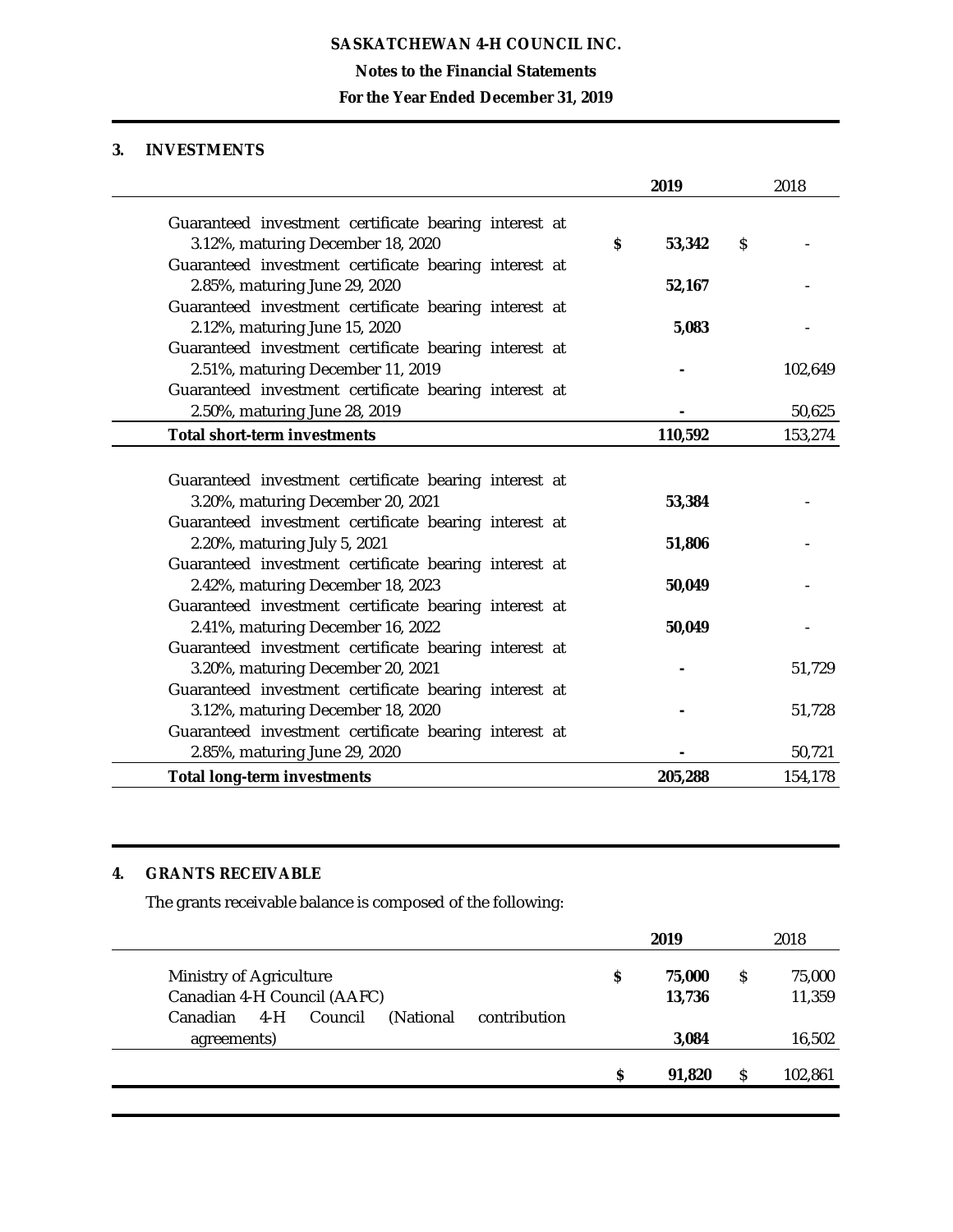**Notes to the Financial Statements**

**For the Year Ended December 31, 2019**

## **5. INVENTORY**

Inventory consists of the following:

|                       | 2019                     | 2018         |  |
|-----------------------|--------------------------|--------------|--|
| Club manuals          | 39,370                   | \$<br>45,254 |  |
| Cookbooks             | \$<br>2,627              | 4,476        |  |
| Store items           | 30,172                   | 31,869       |  |
| Promotional materials | 2,440                    | 6,719        |  |
| Recognition items     | 4,001                    |              |  |
| Donated inventory     | $\overline{\phantom{a}}$ | 7,269        |  |
|                       |                          |              |  |
|                       | \$<br>78,610             | \$<br>95,587 |  |

## **6. RELATED PARTY TRANSACTIONS**

The Council has the following related parties:

### **Canadian 4-H Council**

The purpose of the Canadian 4-H Council is to promote the 4-H program on a national level by supporting the provincial councils. In 2019, the Saskatchewan 4-H Council Inc. recorded funding of \$34,105 (2018 - \$36,663) from the Canadian 4-H Council.

The Saskatchewan 4-H Council paid its provincial insurance and fees and its board of directors liability insurance through the Canadian 4-H Council. In 2019, the total insurance and fees paid through the Canadian 4-H Council were \$27,624 (2018 - \$12,151). A national membership fee of \$10,393 (2018 - \$10,712) was also paid to the Canadian 4-H Council.

### **Saskatchewan 4-H Foundation**

The purpose of the Saskatchewan 4-H Foundation is to promote the 4-H program. In 2019, the Saskatchewan 4-H Council recorded funding of \$131,507 (2018 - \$103,888) from the Foundation.

## **Various 4-H Clubs**

The purpose of the various 4-H clubs is to promote, support and facilitate the activities of 4-H members. The Saskatchewan 4-H Council provides administrative support to the clubs as well as other activity resources. In 2019, the Saskatchewan 4-H Council Inc. recorded membership dues, registration and club fees from the clubs in the amount of \$299,661 (2018 - \$292,777).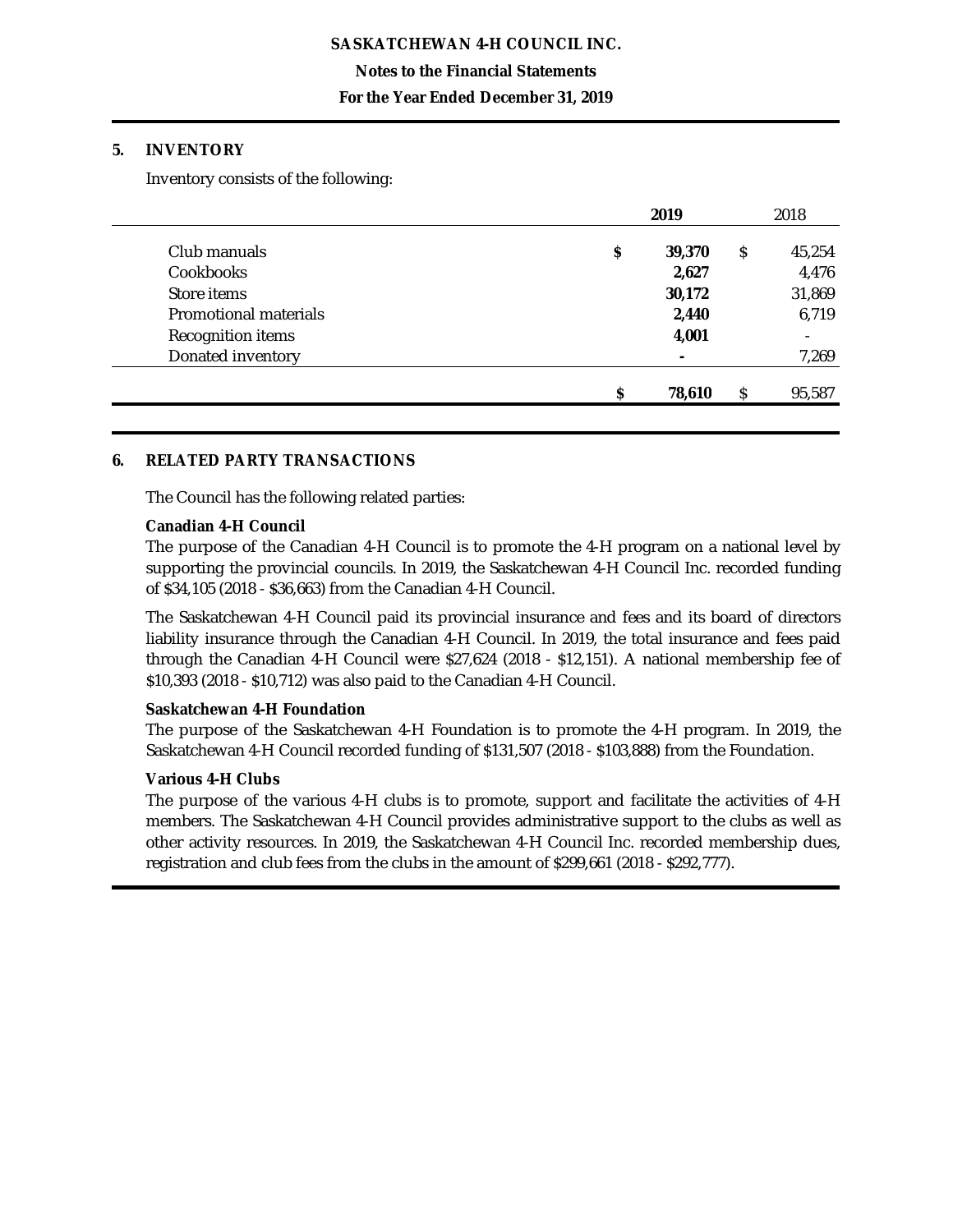## **Notes to the Financial Statements**

**For the Year Ended December 31, 2019**

## **7. TANGIBLE CAPITAL ASSETS**

|                                                             | Cost   | Accumulated<br>amortization | 2019<br>Net book<br>value | 2018<br>Net book<br>value |
|-------------------------------------------------------------|--------|-----------------------------|---------------------------|---------------------------|
| Office furniture and equipment \$<br>Computer equipment and | 2.952  | \$<br>1.771                 | \$<br>1,181               | \$<br>1,771               |
| software                                                    | 33,423 | 29,780                      | 3,643                     | 8,961                     |
| Marketing tools                                             | 11,372 | 9,571                       | 1,801                     | 4,075                     |
| \$                                                          | 47.747 | 41,122                      | \$<br>6,625               | \$<br>14,807              |

## **8. ACCOUNTS PAYABLE AND ACCRUED LIABILITIES**

The accounts payable and accrued liabilities balance is composed of the following:

|                            | 2019         | 2018         |  |
|----------------------------|--------------|--------------|--|
| <b>Accrued liabilities</b> | \$<br>11,655 | \$<br>11,655 |  |
| GST payable                | 9,147        | 9,933        |  |
| Trade payables             | 16,311       | 7,820        |  |
| Vacation payable           | 20,077       | 23,934       |  |
| Wages payable              | 19,280       | 14,410       |  |
|                            | \$<br>76,470 | \$<br>67,752 |  |
|                            |              |              |  |

## **9. DEFERRED REVENUE**

The deferred revenue balance is composed of the following:

|                                         | 2019          | 2018    |  |
|-----------------------------------------|---------------|---------|--|
| Annual general meeting fees             | \$<br>14,708  | 14,448  |  |
| Gift certificates                       | 300           | 300     |  |
| Membership fees (January - August 2020) | 171,943       | 173,143 |  |
| Scholarship                             | 14,000        | 9,000   |  |
|                                         | \$<br>200,951 | 196,891 |  |
|                                         |               |         |  |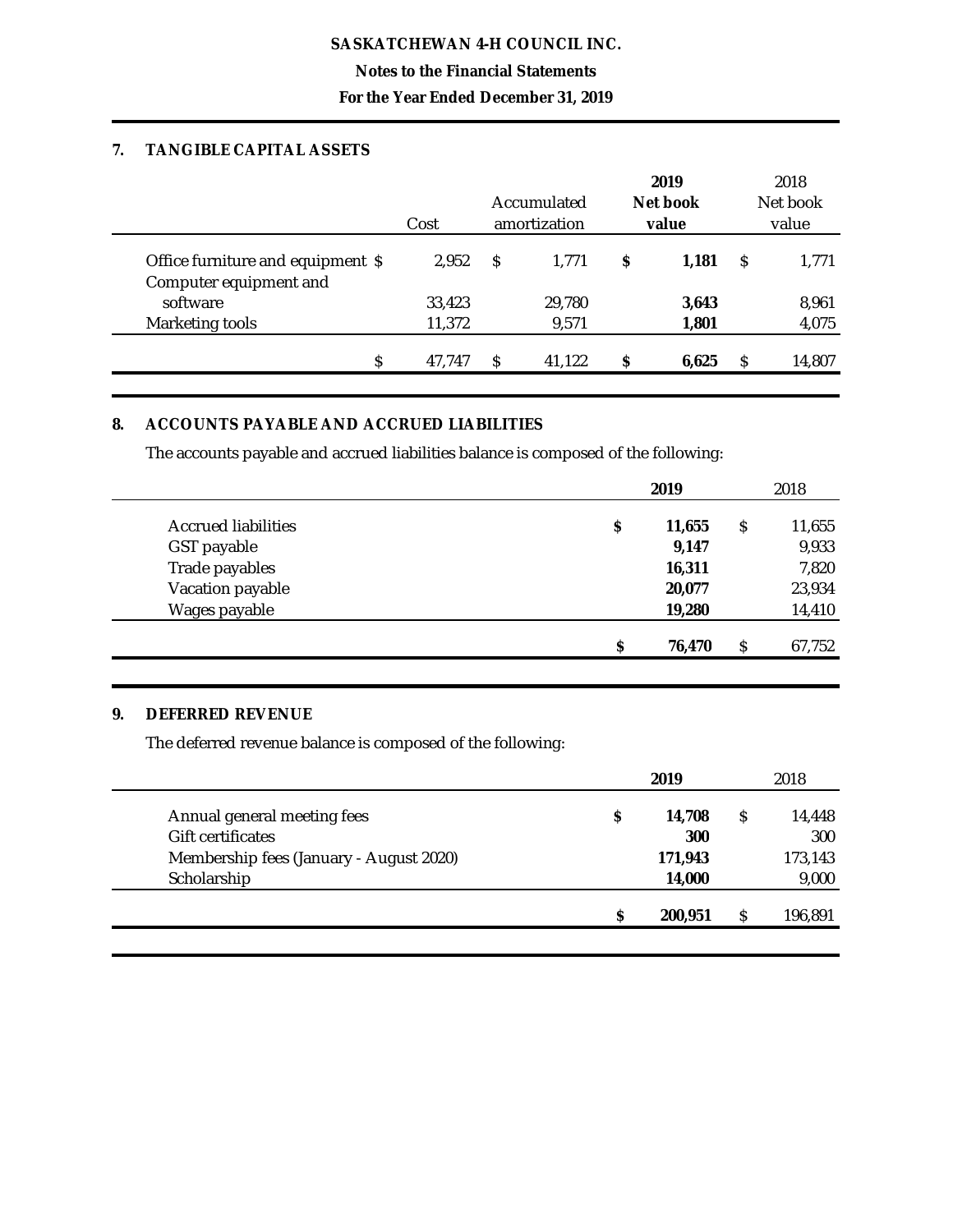## **SASKATCHEWAN 4-H COUNCIL INC. Notes to the Financial Statements For the Year Ended December 31, 2019**

### **10. FINANCIAL INSTRUMENTS**

The Council is exposed to various risks through its financial instruments.

**Credit risk**

The Council's exposure to credit risk relates principally to its cash balances and accounts receivable. The Council maintains cash balances with reputable major financial institutions. The accounts receivable are due from a diverse group of individuals, 4-H clubs, other not-for-profit organizations, and government agencies. Management typically requires individuals to pay immediately and amounts due from other 4-H clubs are not significant in amount. Receivables from other not-for-profit organizations and from government agencies usually consist of funding grants for which there are signed agreements. Management establishes allowances for doubtful accounts when the amounts deemed to be uncollectible. Accordingly, the Council is not exposed to significant credit risk.

### **Liquidity risk**

Liquidity risk is that the Council will encounter difficulty in meeting obligations associated with financial liabilities. The Council enters into transactions to purchase goods and services on credit and lease office equipment from creditors, for which repayment is required at various maturity dates. Liquidity risk is measured by reviewing the Council's future net cash flows for the possibility of a negative net cash flow. The Council manages liquidity risk resulting from accounts payable and accrued liabilities by investing in liquid assets such as cash and short-term investments which can be readily available to repay accounts payable and accrued liabilities.

#### **Interest rate risk**

Interest rate risk is the risk that the value of a financial instrument might be adversely affected by a change in the interest rates. Changes in market interest rates may have an effect on the cash flows associated with some financial assets and liabilities, known as cash flow risk, and on the fair value of other financial assets or liabilities, known as price risk. The Council is exposed to interest rate risk on its investments.

### **11. INTERNALLY RESTRICTED NET ASSETS**

In the current year the Board transferred \$8,428 (2018 - \$5,397) to internally restricted net assets.

### **12. COMPARATIVE FIGURES**

Some of the comparative figures have been reclassified to conform to the current year's presentation.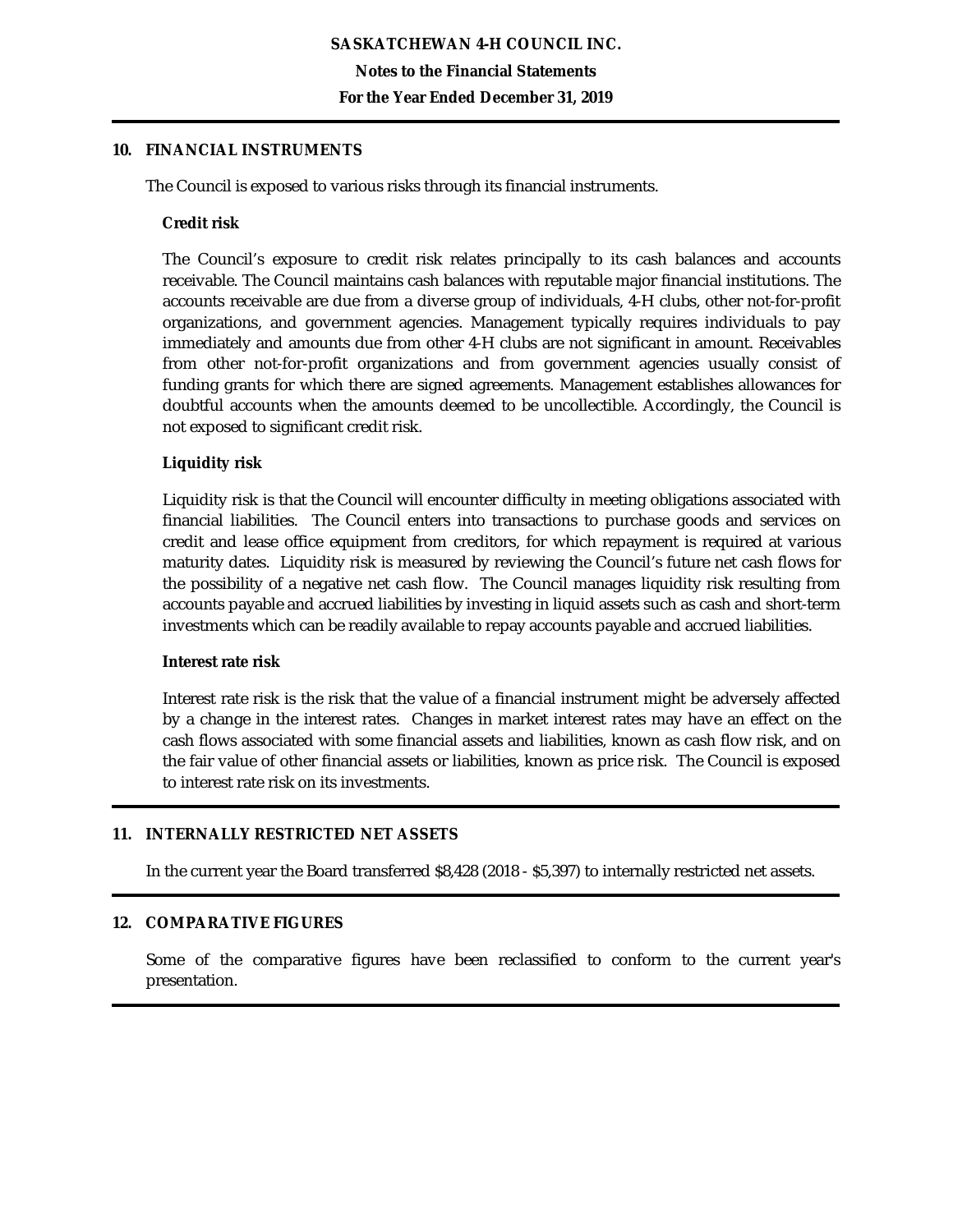## **Schedule of Revenue (Schedule 1) For the Year Ended December 31, 2019**

|                                                | 2019            | 2018            |  |
|------------------------------------------------|-----------------|-----------------|--|
| Government funding                             |                 |                 |  |
| Saskatchewan Ministry of Agriculture           | \$<br>305,000   | \$<br>312,500   |  |
| Agriculture Canada                             | 14,353          | 20,689          |  |
|                                                | 319,353         | 333,189         |  |
| Membership dues and registration fees          |                 |                 |  |
| Membership dues                                | 264,460         | 259,665         |  |
| Annual meeting registration                    | 13,928          | 13,571          |  |
| Annual meeting visitors' fees                  | 20,282          | 18,874          |  |
| Annual meeting revenue                         | 991             | 667             |  |
|                                                | 299,661         | 292,777         |  |
| Saskatchewan 4-H Foundation                    |                 |                 |  |
| Saskatchewan 4-H Foundation campaign           | 55,010          | 49,400          |  |
| Saskatchewan 4-H Foundation grant              | 76,497          | 54,488          |  |
|                                                | 131,507         | 103,888         |  |
| Scholarship and awards                         |                 |                 |  |
| Corporate sponsorships                         | 99,334          | 39,542          |  |
| Other grants                                   | 33,765          | 15,879          |  |
| Scholarship funding                            | 25,000          | 17,050          |  |
|                                                | 158,099         | 72,471          |  |
| In-kind donations                              |                 |                 |  |
| In-kind donations                              | 53,000          | 60,891          |  |
|                                                | 53,000          | 60,891          |  |
| Provincial programs                            |                 |                 |  |
| Provincial program revenue                     | 38,239          | 35,388          |  |
| Regional program revenue                       | 7,957           | 11,326          |  |
|                                                | 46,196          | 46,714          |  |
| Provincial lottery                             |                 |                 |  |
| Provincial lottery                             | 65,790          | 37,000          |  |
|                                                | 65,790          | 37,000          |  |
| Promotional sales                              |                 |                 |  |
| Promotional sales                              | 26,319          | 29,896          |  |
|                                                | 26,319          | 29,896          |  |
| Saskatchewan Lotteries Trust Fund              |                 |                 |  |
| Grant - annual funding provincial associations | 27,383          | 26,585          |  |
|                                                | 27,383          | 26,585          |  |
| Other                                          |                 |                 |  |
| Investment income                              | 10,964          | 9,170           |  |
| Miscellaneous income                           | 1,077           | 305             |  |
|                                                | 12,041          | 9,475           |  |
| <b>Total Revenue</b>                           | \$<br>1,139,349 | \$<br>1,012,886 |  |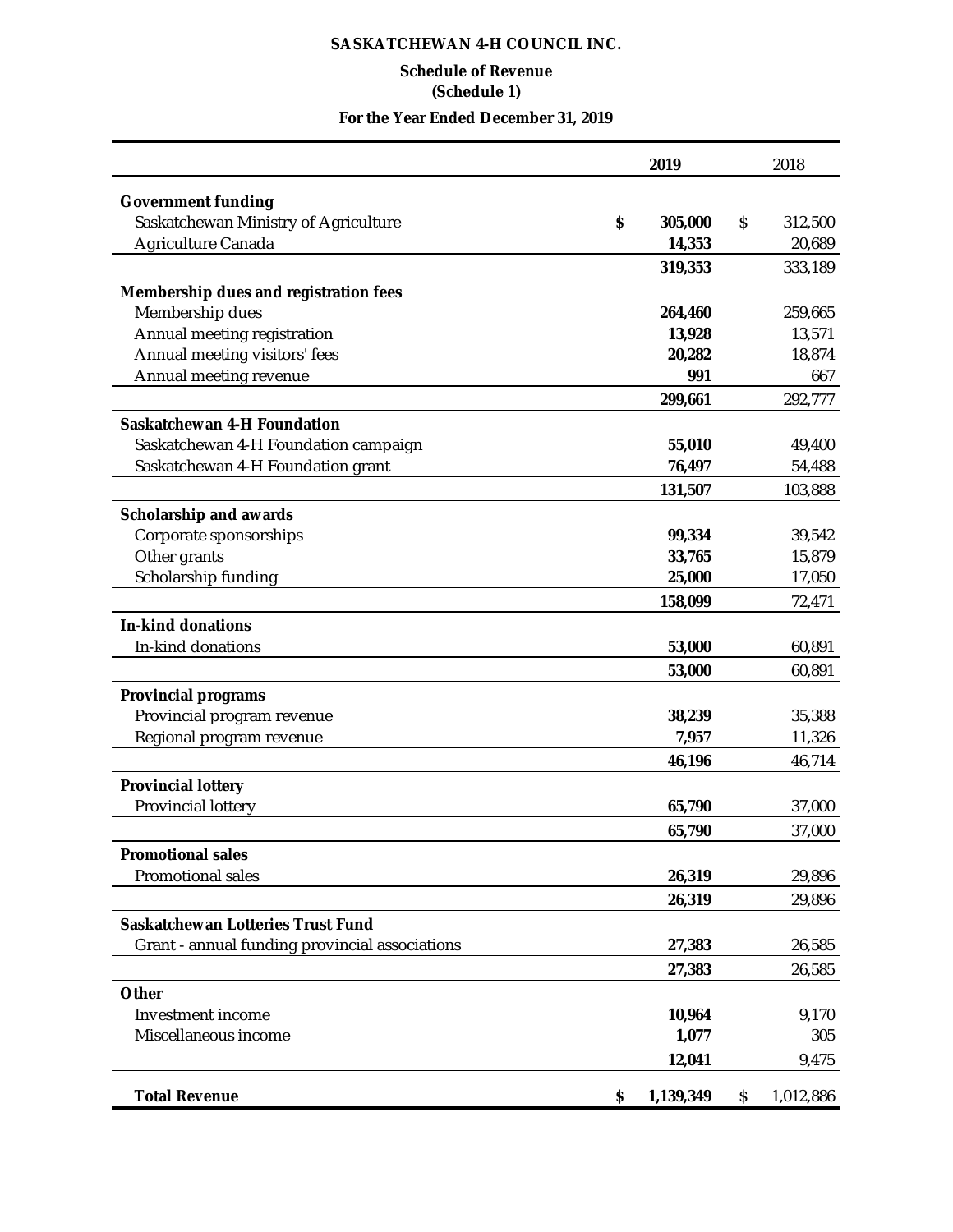## **Schedule of Expenditures (Schedule 2) For the Year Ended December 31, 2019**

|                                               | 2019          |    | 2018    |  |
|-----------------------------------------------|---------------|----|---------|--|
| Administrative                                |               |    |         |  |
| <b>Salaries</b>                               | \$<br>341,725 | \$ | 294,996 |  |
| Service charges                               | 7,569         |    | 6,921   |  |
| Professional fees                             | 25,809        |    | 12,403  |  |
| Staff meetings                                | 3,785         |    | 3,957   |  |
| Salaries - casual                             | 11,243        |    | 473     |  |
| Travel and sustenance                         | 7,109         |    | 5,282   |  |
| Storage expense                               | 1,020         |    | 1,020   |  |
| Telephone and fax                             | 9,489         |    | 9,309   |  |
| Cellular phones                               | 3,255         |    | 3,507   |  |
| Registered retirement savings plan            | 17,064        |    | 17,179  |  |
| Group insurance                               | 29,103        |    | 26,605  |  |
| Stationery                                    | 7,172         |    | 6,061   |  |
| Photocopying                                  | 6,470         |    | 6,950   |  |
| Postage                                       | 21,353        |    | 18,912  |  |
| Office equipemnt                              | 1,010         |    | 2,320   |  |
| Bus/courier                                   | 253           |    | 329     |  |
| Website/computer support                      | 18,452        |    | 27,870  |  |
| Computer/software purchases                   | 4,393         |    | 3,700   |  |
| Staff/volunteer recognition                   | 3,234         |    | 4,454   |  |
| Staff training                                | 10,892        |    | 3,586   |  |
| Miscellaneous                                 | 753           |    | 133     |  |
|                                               | 531,153       |    | 455,967 |  |
| Provincial, regional, district and club level |               |    |         |  |
| Salaries                                      | 195,346       |    | 189,832 |  |
| Programming                                   | 96,422        |    | 78,943  |  |
| Meals and accommodations                      | 9,693         |    | 6,523   |  |
| Mileage                                       | 19,715        |    | 16,511  |  |
| Leader resources and support                  | 1,152         |    | 701     |  |
| Scholarship funding                           | 25,000        |    | 17,050  |  |
| Donations-in-kind                             | 60,269        |    | 53,622  |  |
|                                               | 407,597       |    | 363,182 |  |
| Supplies                                      |               |    |         |  |
| Inventory adjustment                          | 5,604         |    | 6,857   |  |
| Club manuals                                  | 22,842        |    | 26,642  |  |
| Club supplies                                 | 1,594         |    | 1,689   |  |
| Project and resource                          | 4,900         |    |         |  |
|                                               | 34,940        |    | 35,188  |  |